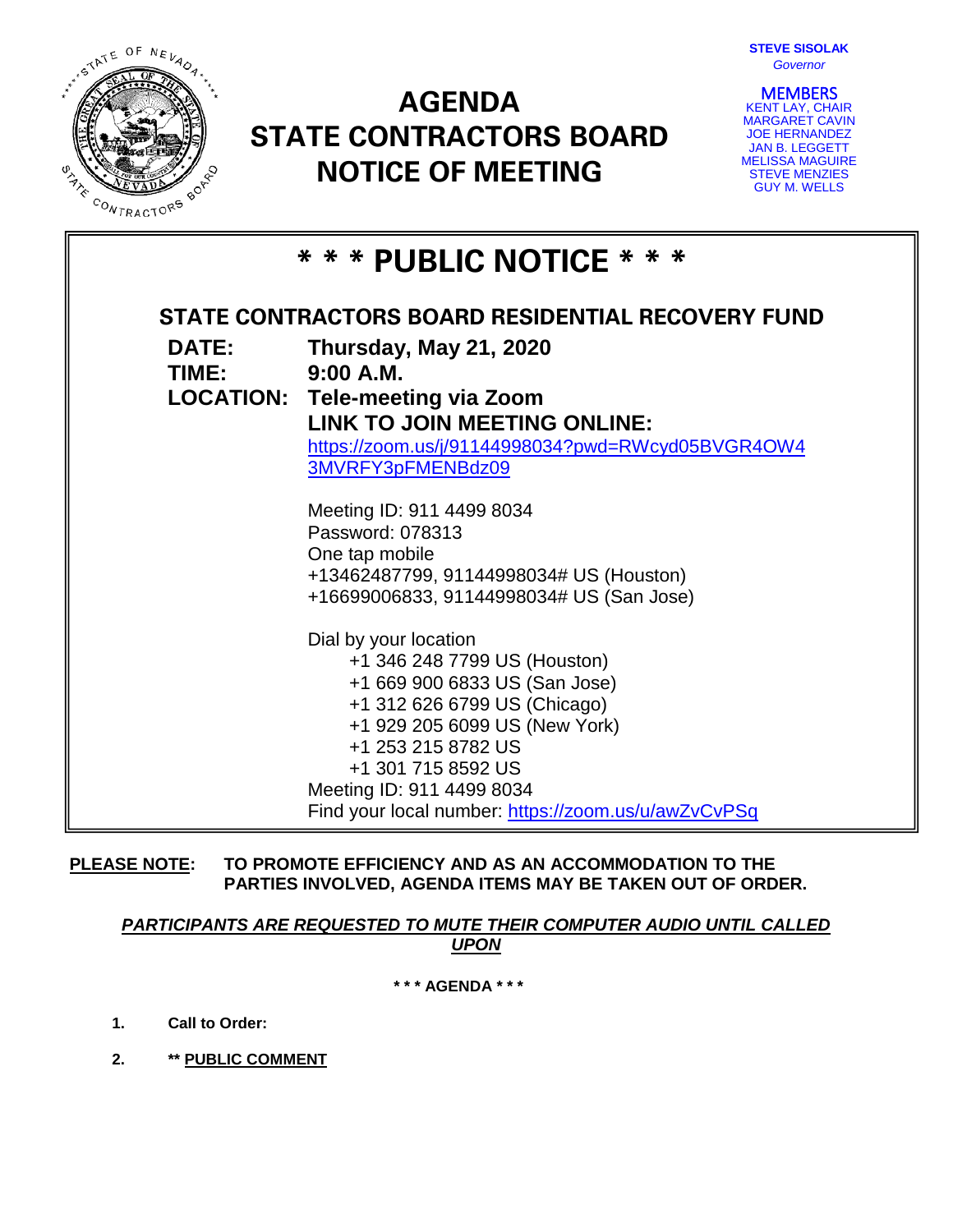## **3. RECOVERY FUND HEARING:**

**AFFORDABLE PATIOS & SUNROOMS dba RENO PATIO & FIREPLACES,**  License Nos. 71993, 72332, 56075 Richard Garriga Taylor, President and Qualified Individual (John Talkington, Homeowner) 30053557

## **4. RECOVERY FUND HEARING: AFFORDABLE PATIOS & SUNROOMS dba RENO PATIO & FIREPLACES,**  License Nos. 71993, 72332, 56075

Richard Garriga Taylor, President and Qualified Individual (Matthew Wood, Homeowner) 30054302

## **5. RECOVERY FUND HEARING: QUICK SYSTEMS, INC.,** License No. 83100 Alma Roy Roundy, President and Qualified Individual Richard Edward Jacobs, Qualified Individual (David Hogan, Homeowner) 30054135

# **6. RECOVERY FUND HEARING:**

**MOSLEYS PLUMBING & HEATING LLC,** License No. 78195, 79753 Zephaniah Paul Moseley, Manager and Qualified Individual Yoshimi Tamegai, Managing Member (Jill Leland, Homeowner) 30053381

# **7. RECOVERY FUND HEARING:**

**DEL H CONTRACTORS, LLC,** License No. 76782 Humberto Negrete Delgado, Managing Member, Qualified Individual Virginia Rodriguez Delgado, Managing Member (Amanda Lane, Homeowner) 30053230

# **8. RECOVERY FUND HEARING:**

**NNC LLC,** License No. 81335 Daniel Christensen Verdugo, Managing Member and Qualified Individual (Enid Conley and Edward Reina ) 30053131

**9. RECOVERY FUND HEARING: CURTIS J MCLACHLAN CONSTRUCTION CO.,** License No. 16804 Curtis J Mclachlan, Owner (Sara Schmitz, Homeowner) 30053252

#### **10. RECOVERY FUND HEARING: GRIZZLY CONSTRUCTION LLC,** License No. 82526 Carl Perkins, Managing Member and Qualified Individual (Nicholas Timko, Homeowner) 30053966